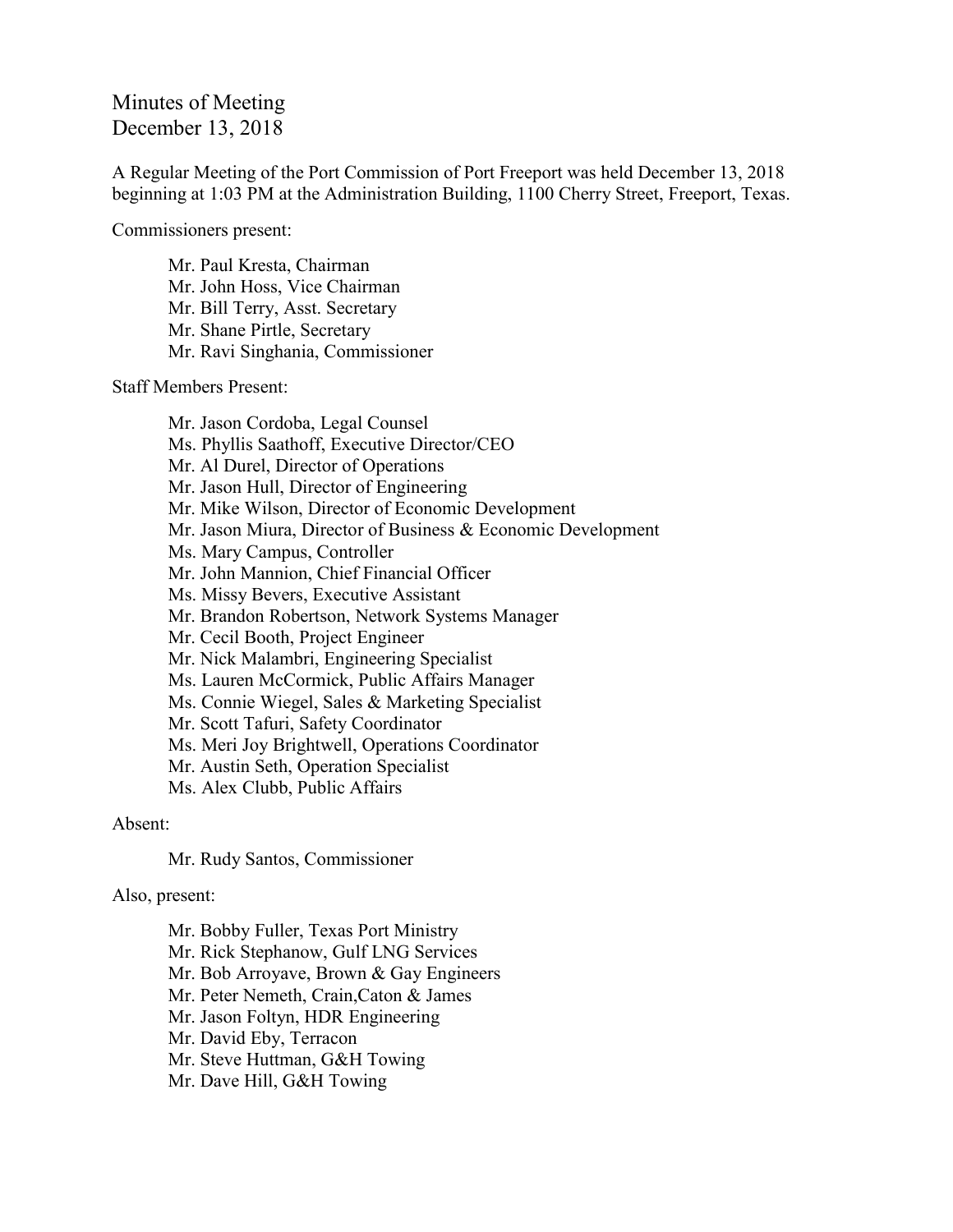- 1. CONVENE OPEN SESSION in accordance with Texas Government Code Section 551.001, et. seq., to review and consider the following:
- 2. Invocation Mr. Bobby Fuller, Texas Port Ministry
- 3. Pledge of Allegiance: U.S. Flag & Texas Flag
- 4. Roll Call Commissioner Kresta noted that Commissioner Santos was absent. All other commissioners were present.
- 5. Safety Briefing Mr. Scott Tafuri, Safety Coordinator
- 6. Approval of minutes from the Regular Meeting held November 29, 2018.

A motion was made by Commissioner Terry to approve the minutes as presented. The motion was seconded by Commissioner Pirtle with all Commissioners present voting in favor of the motion.

7. Receive report from Executive Director/CEO and/or Port staff on activities and matters related to administrative affairs. Port tenant updates, USCOE, rail issues, AAPA Committees, leases, contracts, upcoming Port and civic events and other related administrative affairs.

Mr. Hull updated the Board on the maintenance dredging stating the project is scheduled to be completed December 22. Ms. Saathoff reported the House infrastructure package is expected at the end of May. Staff will monitor for a possible visit to Washington, DC in the Spring to educate new committees on Port Freeport's project and the need for funding the channel project. The MOU for the work-in-kind has been executed and once the levy raise on the placement area (Corp project) is complete this summer, the Port can proceed with dredging in Reach 3. Fort Bend County Judge-elect KP George visited the Port November 30 to receive briefing on Port Freeport. Ms. Saathoff gave a brief overview of how Texas ports benefit the global economy. Ms. Saathoff also announced that Alex Clubb will be graduating from college and leaving the Port. She thanked Alex for her great work and assistance during her time at the Port.

8. Receive report from Commissioners on matters related to meetings and conferences attended, Port presentations and other related Port Commission matters.

Commissioner Pirtle reported attending several events including the Boys & Girls Club Gala, 36A Coalition Quarterly Meeting, Brazoria County Airport Open House, MEGlobal Open House and the Sexual Harassment Training held December 7.

Commissioner Singhania reported attending the briefing for Fort Bend County Judge-elect KP George and the U.S.-Panama Business Council Luncheon.

- 9. Public Comment There were no public comments.
- 10. Approval of financial reports presented for the period ending October 31, 2018.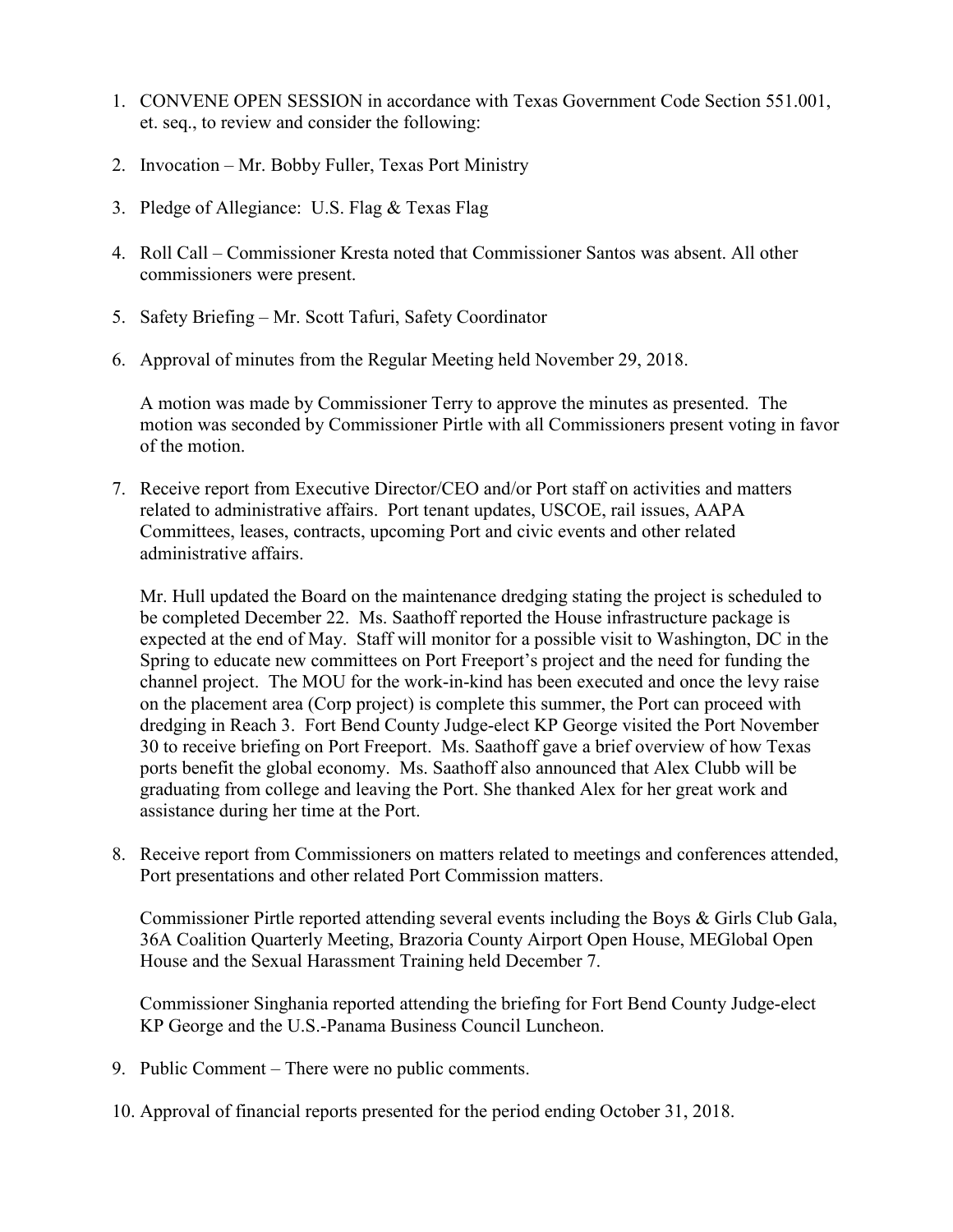Mr. Mannion presented the financial reports to the Board. Commissioner Hoss asked for clarification regarding numbers related to the City of Freeport within the report. Mr. Mannion explained the reporting format for non-operating revenue and expenses shows both expenses and investment income/revenues in the same column with bracketed numbers being expenses or losses. Commissioner Hoss also inquired about the purpose of the expenses.. Ms. Campus explained they are related to the ongoing study the Port cost-shares with the City of Freeport for their Master Plan.

A motion was made by Commissioner Hoss to approve the reports as presented by staff. The motion was seconded by Commissioner Singhania with all Commissioners present voting in favor of the motion.

11. Approval of Change Order No. 2 with Vernor Material & Equipment for the Velasco Terminal, Backland Area 5 Stabilization Project, for an amount not to exceed \$4,772.66.

Mr. Hull stated the change order before the Board is for payment to Vernor Materials in the amount of \$4,772.66 for work completed that was above and beyond the original contracted amount.

A motion was made by Commissioner Singhania to approve the change order. The motion was seconded by Commissioner Terry with all Commissioners present voting in favor of the motion.

12. Approval of Stevedore License renewals submitted by the following:

Bryan Coastal Services, Inc. Ceres Gulf, Inc. Cooper/Ports America LLC Gulf Stevedoring Services, LLC Gulf Stream Marine, Inc. James J. Flanagan Shipping Mammoet USA South, Inc. Ports America Texas, Inc. Red Hook ConRo Terminals LLC Richardson Stevedoring & Logistics Suderman Contracting Stevedores

Commissioner Pirtle stated the applications were reviewed in committee and all were in order with the exception of Cooper/Ports America LLC. Mr. Durel received additional information from the President of Cooper/Ports America with regard to their safety plan and is confident the company is moving forward. Staff recommends approval of all renewals.

A motion was made by Commissioner Pirtle to approve all renewals as presented. The motion was seconded by Commissioner Hoss with all Commissioners present voting in favor of the motion.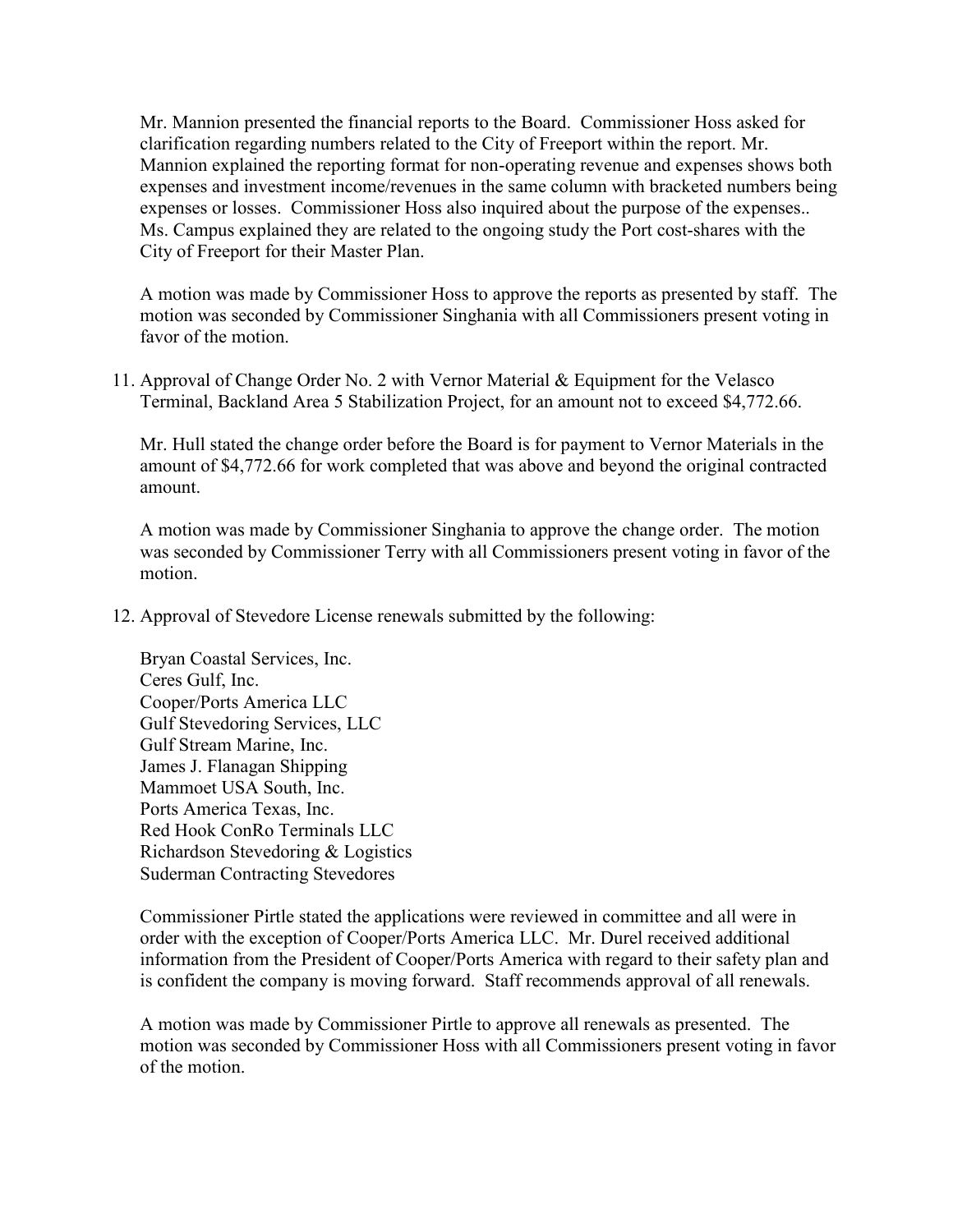13. Adoption of a resolution approving the acceptance of the Port's portion of proceeds received from high bidders on delinquent tax property held in trust by Brazoria County, Texas and authorizing the Chairman to join in conveyance to high bidders.

A motion was made by Commissioner Pirtle to approve the resolution. The motion was seconded by Commissioner Terry with all Commissioners present voting in favor of the motion.

- 14. EXECUTIVE SESSION in accordance with Subchapter D of the Open Meetings Act, Texas Government Code Section 551.001, et. seq., to review and consider the following:
	- A. Under authority of Section 551.071 (Consultation with Attorney) for discussion regarding:
		- 1. Consultation with attorney to discuss potential litigation.
		- 2. Consultation with attorney to discuss potential litigation.
		- 3. Consultation with attorney and discussion regarding Special District Local Laws Code Title 5 Transportation, Subtitle A Navigation District and Port Authorities, Chapter 5002 Subchapter A regarding Pilot Dispatch Services.
		- 4. Consultation with attorney and discussion regarding legal matters arising out of Texas Transportation Code, Title 4 Navigation, Subtitle A Waterways and Ports, Chapter 52 Texas Deepwater Port Procedures Act.
	- B. Under authority of Section 551.071 (Consultation with Attorney) and Section 551.072 (Deliberation Concerning Real Property Matters) for discussion regarding:
		- 1. Consultation with attorney and discussion regarding the terms and conditions of the Lease Agreement between Port Freeport and G&H Towing Company.
	- C. Under authority of Section 551.072 (Deliberation Concerning Real Property Matters) for discussion regarding:
		- 1. Discussion regarding the potential exchange, lease or value of real property located in Freeport, Texas, including but not limited to the area known as the East End of Freeport and bordered by the following streets: FM 1495; East 2<sup>nd</sup> Street; Terminal Street and East 8<sup>th</sup> Street in Freeport, Texas.
		- 2. The potential exchange, lease, or value of real property located at Port Freeport, including but not limited to Parcels 7, 8, 10, 26, and 37.
		- 3. The potential purchase, exchange, lease or value of real property located at Port Freeport, including but not limited to the real property located at and contiguous to Berths 1, 2, 5 and 7.
		- 4. The potential exchange, lease, or value of real property located at Port Freeport, including but not limited to Parcels 4, 5, 6, 9, 14, 19, 27, 31, 34, 35 and 38.
	- D. Under authority of Section 551.076 (Deliberation of Security Matters) for discussion regarding:
		- 1. Discussion regarding issues related to the deployment, or specific occasions for implementation of security personnel or devices or security audit and services.